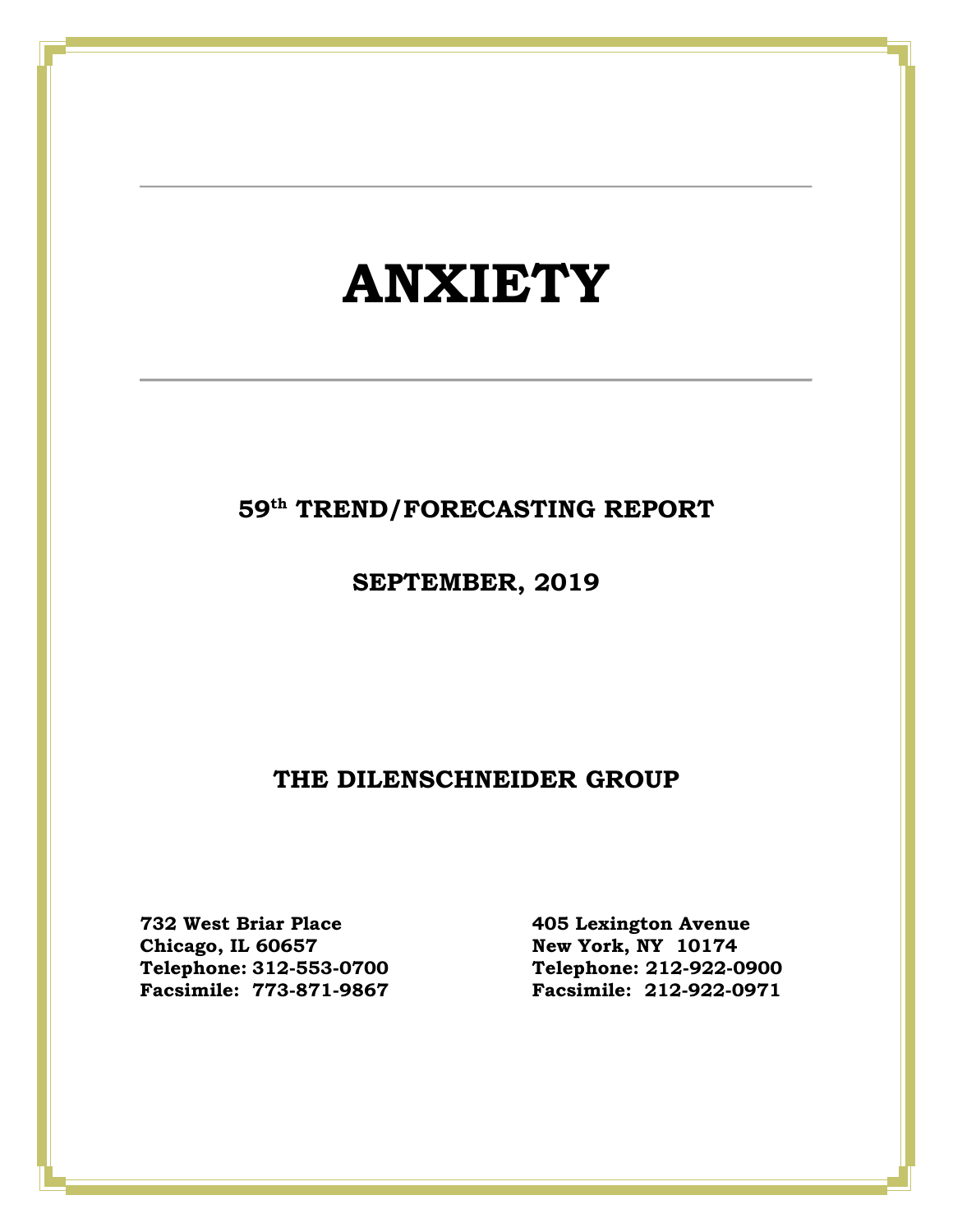# **INTRODUCTION**

The United States and most of the rest of the world are going through an era of convulsive change that threatens everyone's sense of stability and security. It is not entirely unique in living memory: The '30s and '40s saw the Great Depression, the rise of fascism and the horrors of World War II. And during the late '60s and early '70s the social fabric of America was nearly torn apart by the turmoil of the civil rights movement and anti-Vietnam War protests.

But in the current era, there are so many threats coming at us from so many directions that the prevailing reaction can only be one of continuing anxiety. Many of the threats are intertwined. It's impossible to think about China without worrying about the impact of tariffs on businesses and consumers. And when we think about the future of the U.S. economy, our thoughts invariably turn to the trade war with China.

What follows is not an exhaustive listing of the anxiety-inducing events taking place all around us. But it does touch on some of the most prominent.

# **AT HOME**

# **The Economy**

The numbers generally look good, with unemployment below 4 percent, GDP growth continuing at a steady pace and the GDP share per person rising (although still below the levels of 15 years ago). But signs of potential trouble keep cropping up.

The stock market gyrates wildly at even hints of bad news. The yield curve on bonds is inverted now, and in the past that's been a reliable indicator of an approaching recession. The trade war between America and China is already hurting some sectors of the economy and more could be affected soon. The United Kingdom may or may not crash out of the European Union without an agreement – a hard Brexit – but if it does, the ripple effects will be felt worldwide. And economic troubles elsewhere — including some European economies that may already be in recession — are a serious source of concern.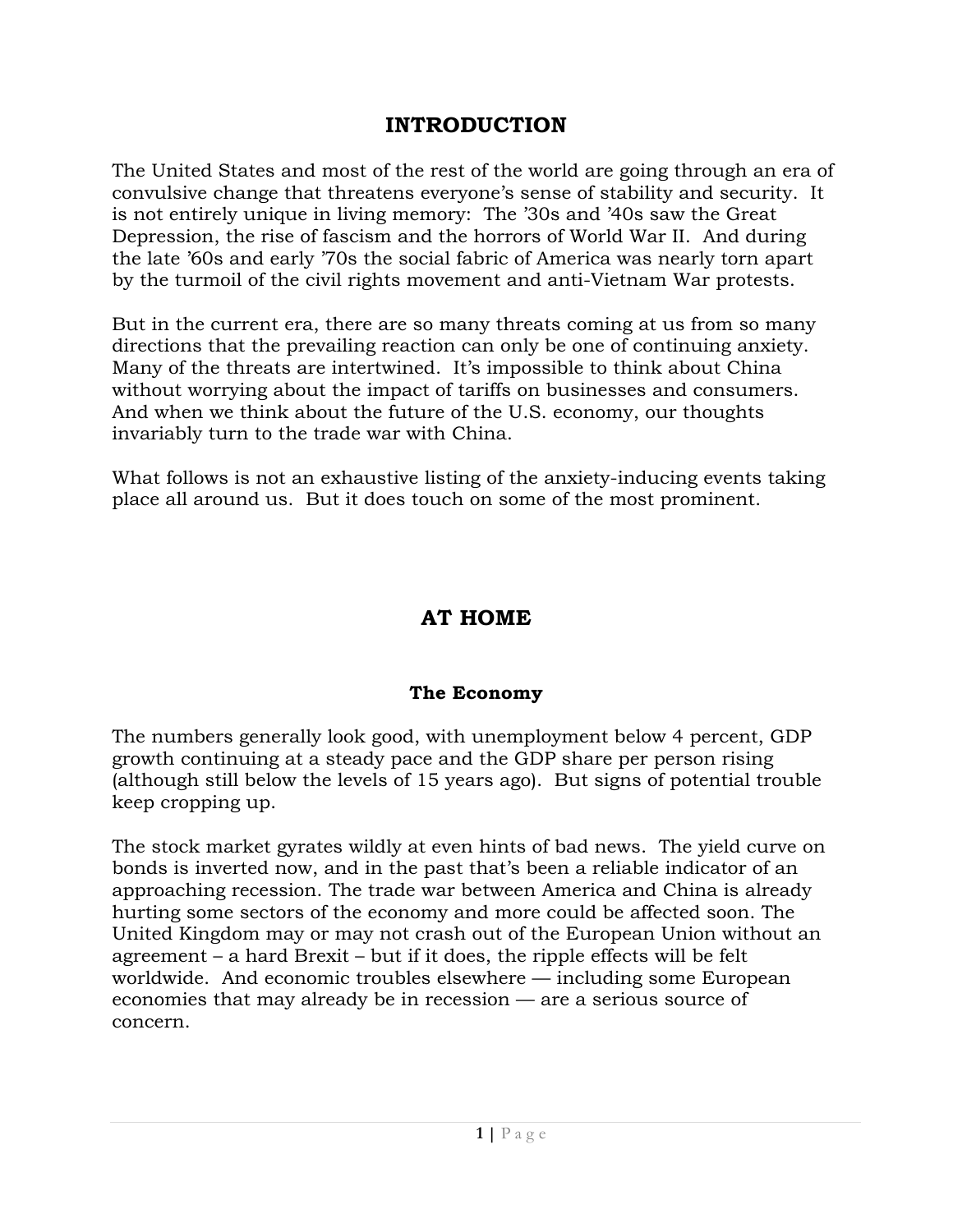## **Political & Social Divisions**

The U.S. is more polarized than at any time since perhaps the Civil War. The divide is in part political: Republican and Democrats in Congress have pretty much abandoned the bipartisanship that made some of the great legislative achievements of the past possible. They don't even talk to each other all that often, much less socialize together. Statesmen like Orrin Hatch and Lamar Alexander have left Congress. And Washington's partisanship is reflected in the nation at large, with both sides retreating into bubbles where they only see reports that support their viewpoints. Stories that challenge their opinions are dismissed as "fake news."

## **The Next 15 Months**

Feeding into the unease is the 2020 election. It will be, without question, one of the most fateful elections in American history. Both sides are profoundly worried about the outcome. The campaign has been going on for what seems like an eternity, yet we have more than a year of this to go through before we vote. How can all that not be deeply unsettling?

And while people feel strongly about their social and political values, there is a widespread uneasiness about how all this will play out for the nation. Can Americans ever pull together again as they did in World War II and after 9/11? Will we ever find common ground? To ask the questions is to feel the anxiety.

*The Wall Street Journal* recently released a poll undertaken with NBC News that found the generational divide on America's core values has shifted dramatically. In 1998, when the last such poll was taken, the vast majority of young Americans rated patriotism, religion and having children as important to them. Today, the importance of these values has fallen precipitously among those 18 to 38.

Barely 42 percent of younger Americans find patriotism an important value, versus 80 percent for older Americans. Only one-third of this younger generation sees religion as important, compared with two-thirds of their elders. That is a sharp divide by any measure. How will those vying to lead America forward bridge such a wide divide in what values are important to most Americans?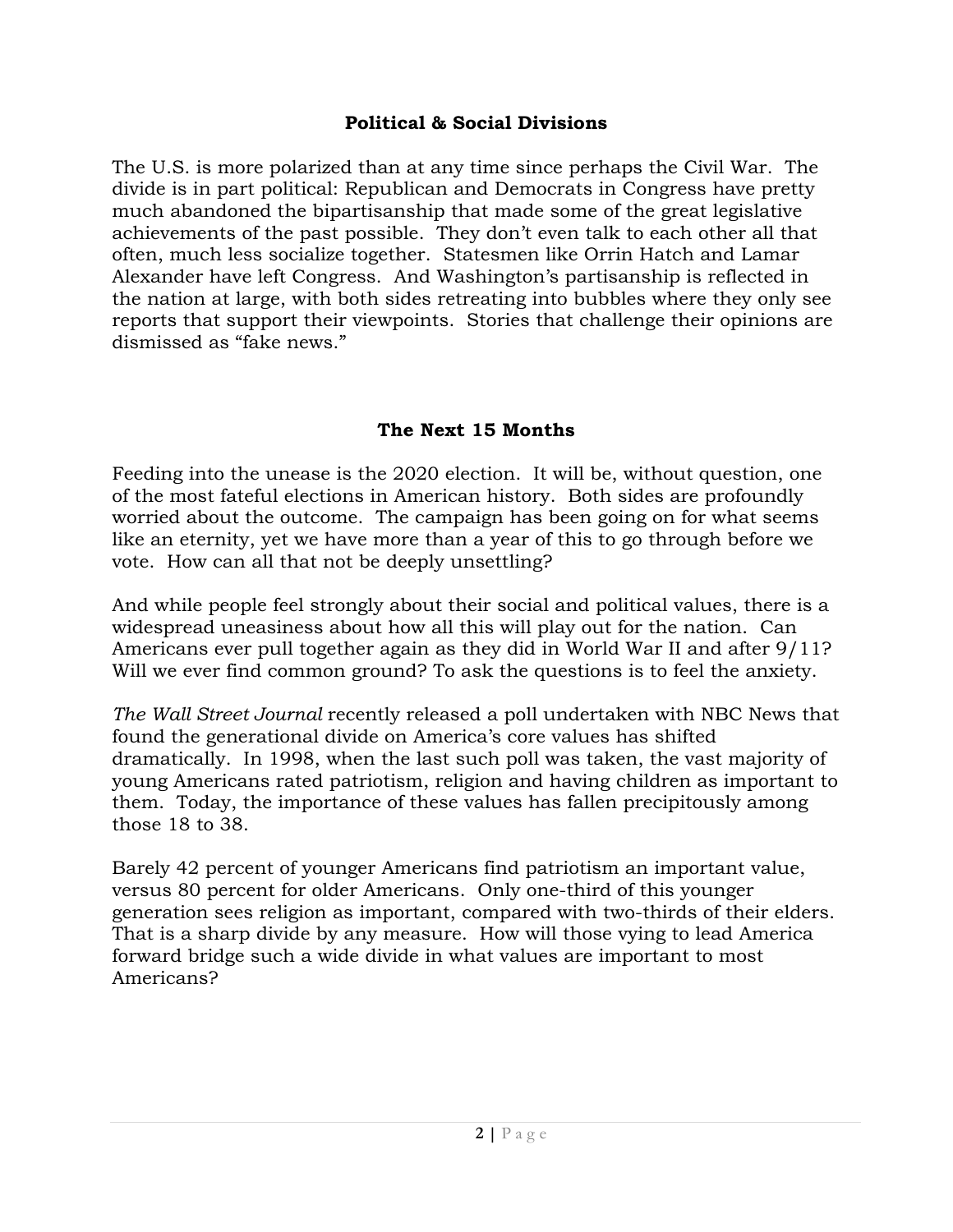#### **Terrorism**

Ever since the devastation of 9/11, Americans have lived under the shadow of possible terrorist attacks on domestic soil. Militants of groups like Al Qaeda and ISIS are still active, and the possibility that one or more of them will find a way to unleash deadly violence in some part of our nation is ever-present.

On top of that is a growing recognition that domestic terrorists may be an even more of a threat than foreign actors.

The back-to-back slaughters in El Paso and Dayton last month and the deadly shooting spree in West Texas this month have made this danger front-of-mind across the nation. It's a fact of life now that the messages of hate and paranoia that swamp the internet can galvanize the unstable to open fire in schools, churches, malls, nightclubs, movie theaters, rock concerts, highways or anyplace else where people gather. In 2018 alone, the U.S. suffered 340 mass shootings (defined as four or more people shot) – nearly one for every day of the year.

Intensifying the anxiety is the growing proliferation of guns in our nation. There are an estimated 390 million firearms in a population of 330 million. At least 15 million of them are military-style assault rifles that owners can equip with drums holding up to 100 rounds and modify to operate as virtual submachine guns. In the Dayton shooting, police officers engaged the killer just 20 seconds after he opened fire and neutralized him within 32 seconds. Even in those few seconds, he was able to shoot 24 people, 10 of whom died.

Despite such horrifying events, Washington has been incapable of taking even minimum steps to reduce the purchase of guns by dangerously unstable people, further adding to the sick feeling we all have in our stomachs.

# **The Politics of Sex**

A succession of men has fallen from high places after being accused of sexual predation – think of Bill Cosby, Harvey Weinstein, Bill O'Reilly and Jeffrey Epstein, among others. The #metoo movement that this fostered has given many abused women the courage to confront their abusers. But male-female relationships – never easy in the first place – have acquired a new level of anxiousness.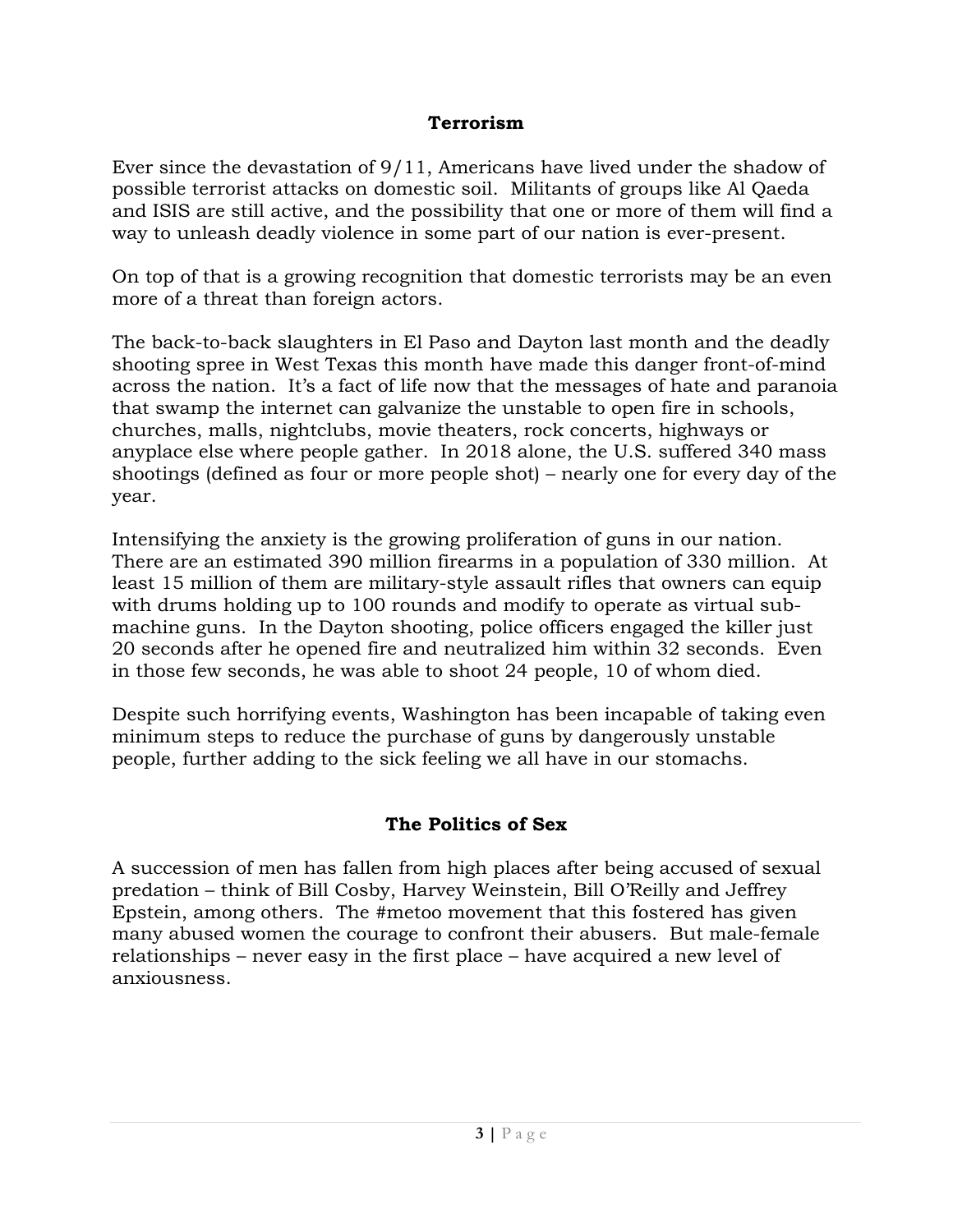# **ABROAD**

#### **China**

As a source of anxiety, China is in a category all its own. Its centrally controlled economy has emerged as second only to America's, and many analysts think it will take over first place in this century. Meanwhile, Beijing is spreading its influence globally through its Belt and Road Initiative that now reaches into 152 countries. The U.S. has nothing comparable. The push is military too, as the Chinese seek to gain control of the South China Sea, one of the world's key waterways. President Xi Jinping may turn the army loose on pro-democracy demonstrators in Hong Kong, creating an international crisis.

#### **Russia**

It is deeply alarming that the Russians interfered in our 2016 presidential election, as well as elections elsewhere in the world. Even more shocking are intelligence reports that they are planning to do it all over again next year. And yet Washington is unable or unwilling to defend our nation's democratic system. Meanwhile, Vladimir Putin seems to be pushing a new arms race with the U.S. The radiation-releasing explosion at a missile site in August was disturbing evidence that he has a threatening new weapons program underway. Most troubling, Putin's ambition to restore the imagined glory of the Soviet era depends far more on weakening the political and economic systems of the U.S. and the European Union than it does on strengthening Russia's shaky economy. His strategy is to tear down instead of building up, and that's scary news for both East and West.

#### **Brexit**

We will know in the next few weeks whether Prime Minister Boris Johnson succeeds in his goal of taking the United Kingdom out of the European Union even if there's no deal in place. He faces stiff opposition in Parliament, but if he does carry out a so-called hard Brexit, most experts believe the world will have a whole new source of anxiety, since the impact on the EU will be bad, on the UK far worse, and on the world at large potentially recessionary. How can it be otherwise when the UK is the fifth-largest economy in the world and the collective economies of the EU constitute the second largest? Another consequence of a hard Brexit could be the end of the United Kingdom, since Scotland, Northern Ireland and possibly Wales may want to break away in order to stay in the EU. As one wag put it, Johnson could go down in history as the first prime minister of England.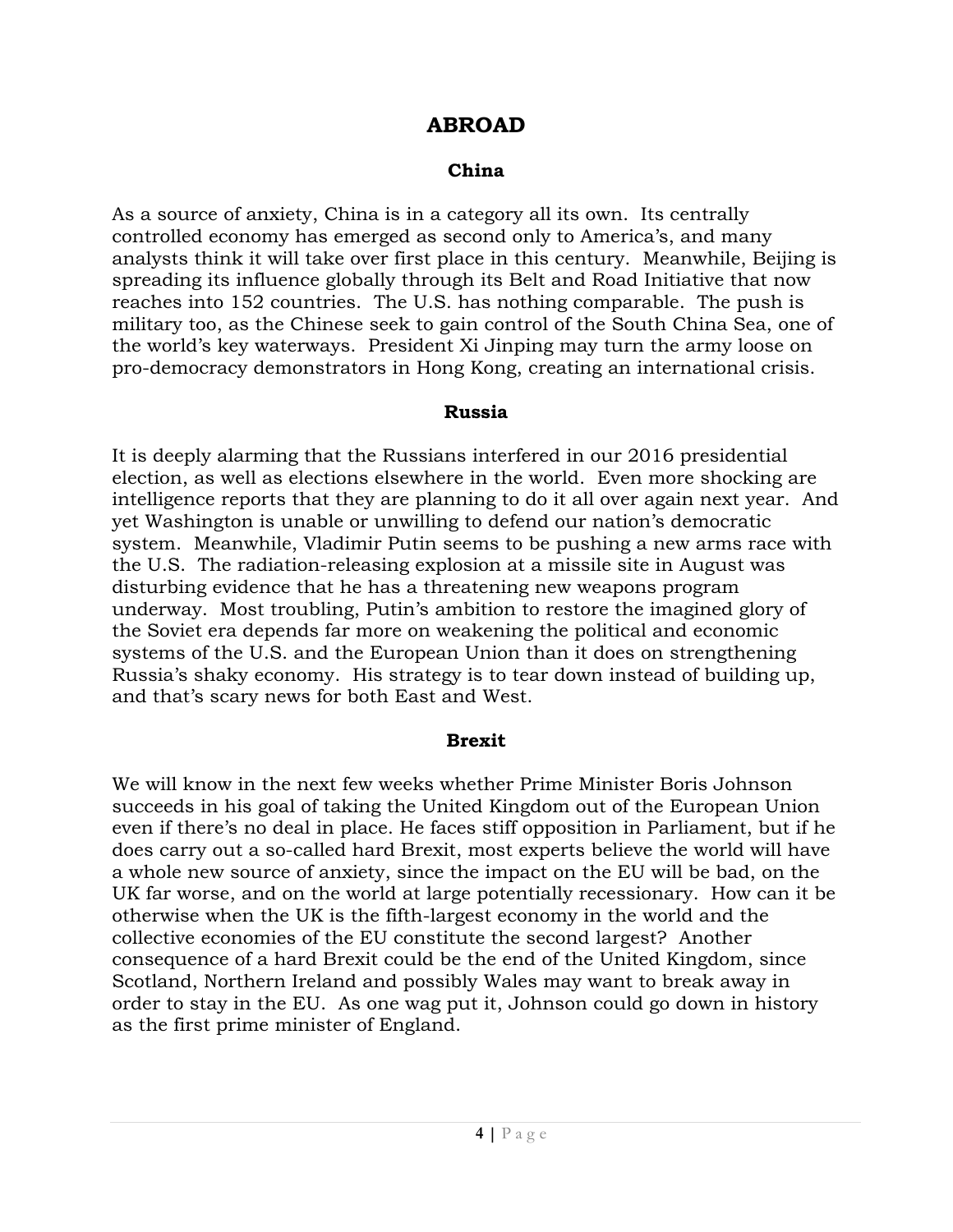## **The Rise of the Nationalist Right**

After the Cold War ended, as the U.S. fostered the spread of democracy and the creation of international trade agreements, it seemed that history had taken a great turn for the better. Now that hope is fading as increasing numbers of demagogues use democratic elections to gain power, then reject true democracy and embrace belligerent nationalism. The result is what one commentator has called "the authoritarian darkness that's descended on much of the globe." It has happened in Russia, Turkey, Hungary, Poland and the Philippines, with Australia, Brazil, India and Italy in danger of joining them. Even in strong democracies like Germany, France, the Netherlands, Belgium and Austria, far-right parties are increasing their popularity and influence.

#### **The Bad Actors**

North Korea is developing missiles that are capable of carrying nuclear warheads and may be able to get through the best U.S. missile-defense systems. India's crackdown in Kashmir threatens to turn its cold war with Pakistan into a shooting war between two nuclear-armed nations. The Middle East is always a trouble spot, but events there are more ominous than ever as Iran continues its support for terrorist organizations, menaces shipping in the Straits of Hormuz and considers resuming its nuclear program. The proxy war between Iran and Saudi Arabia in Yemen is the world's worst humanitarian disaster. And the apparent end of the two-state solution that the U.S. has long supported makes relations between Israelis and Palestinians more unstable than ever.

# **OVERARCHING CONCERNS**

No catalogue of anxiety-producing phenomena would be complete with the inclusion of climate change. The likelihood that global warming will cause extreme weather conditions is especially nerve-wracking, as Hurricane Dorian so devastatingly demonstrates. The fires that have been raging in the Amazon rainforest in Brazil – long known as "the world's lungs" – have put the entire planet on edge. Ever higher temperatures, melting glaciers and ice sheets, rising sea levels and predictions that tens of millions of climate refugees will soon be swamping the developed nations – all this and more hangs over everyone's heads.